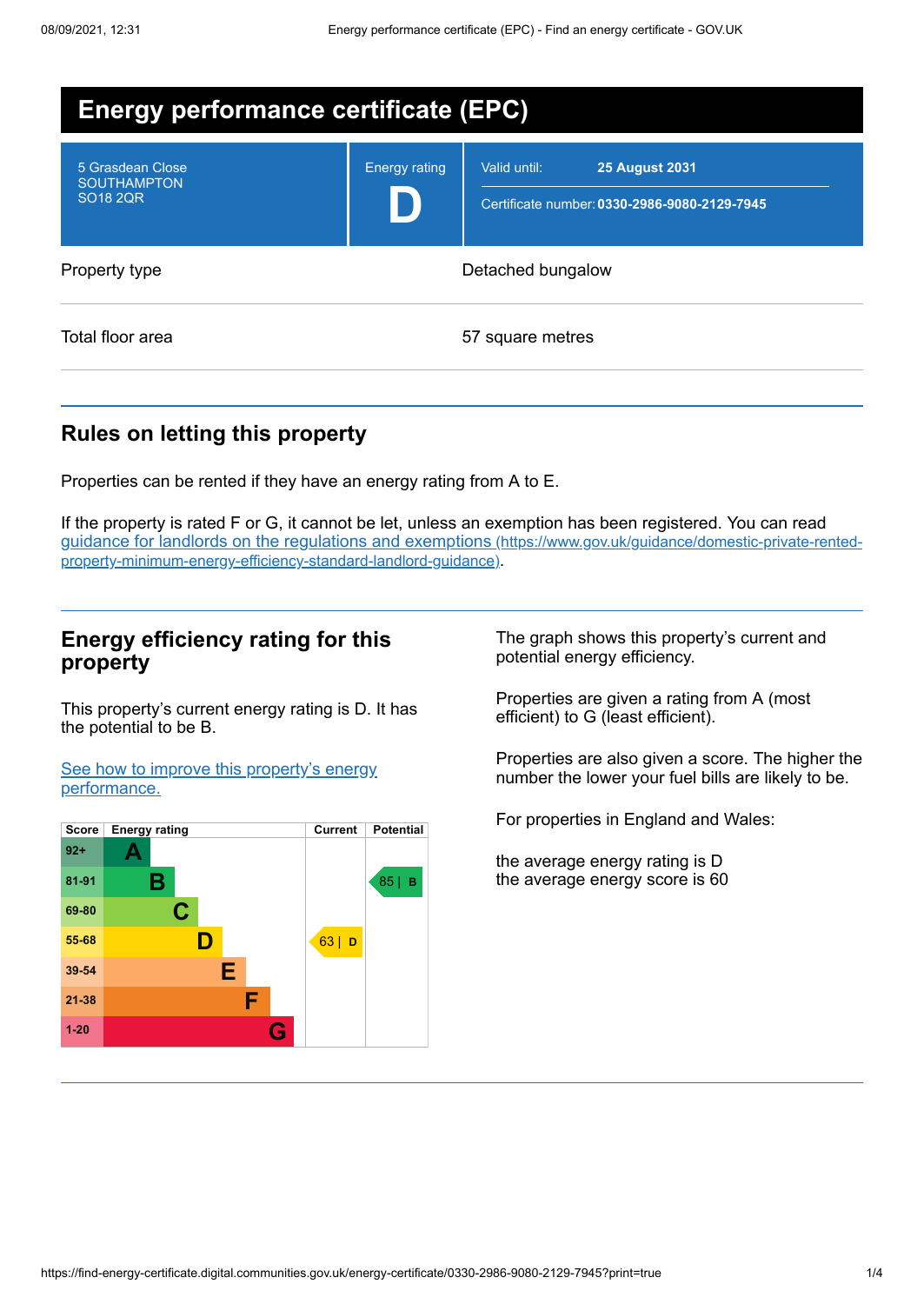# **Breakdown of property's energy performance**

This section shows the energy performance for features of this property. The assessment does not consider the condition of a feature and how well it is working.

Each feature is assessed as one of the following:

- very good (most efficient)
- good
- average
- poor
- very poor (least efficient)

When the description says "assumed", it means that the feature could not be inspected and an assumption has been made based on the property's age and type.

| <b>Feature</b>       | <b>Description</b>                             | Rating    |
|----------------------|------------------------------------------------|-----------|
| Wall                 | Cavity wall, as built, no insulation (assumed) | Poor      |
| Roof                 | Pitched, 200 mm loft insulation                | Good      |
| Window               | Mostly double glazing                          | Average   |
| Main heating         | Boiler and radiators, mains gas                | Good      |
| Main heating control | Programmer, room thermostat and TRVs           | Good      |
| Hot water            | From main system                               | Good      |
| Lighting             | Low energy lighting in all fixed outlets       | Very good |
| Floor                | Suspended, no insulation (assumed)             | N/A       |
| Secondary heating    | None                                           | N/A       |

### **Primary energy use**

The primary energy use for this property per year is 266 kilowatt hours per square metre (kWh/m2).

#### **Additional information**

Additional information about this property:

Cavity fill is recommended

#### **Environmental impact of this property** One of the biggest contributors to climate change is carbon dioxide (CO2). The energy used for heating, lighting and power in our homes produces over a quarter of the UK's CO2 emissions. An average household produces 6 tonnes of CO2 This property produces 2.7 tonnes of CO2 This property's potential production 0.8 tonnes of CO2 By making the [recommended](#page-2-0) changes, you could reduce this property's CO2 emissions by 1.9 tonnes per year. This will help to protect the environment. Environmental impact ratings are based on assumptions about average occupancy and energy use. They may not reflect how energy is consumed by the people living at the property.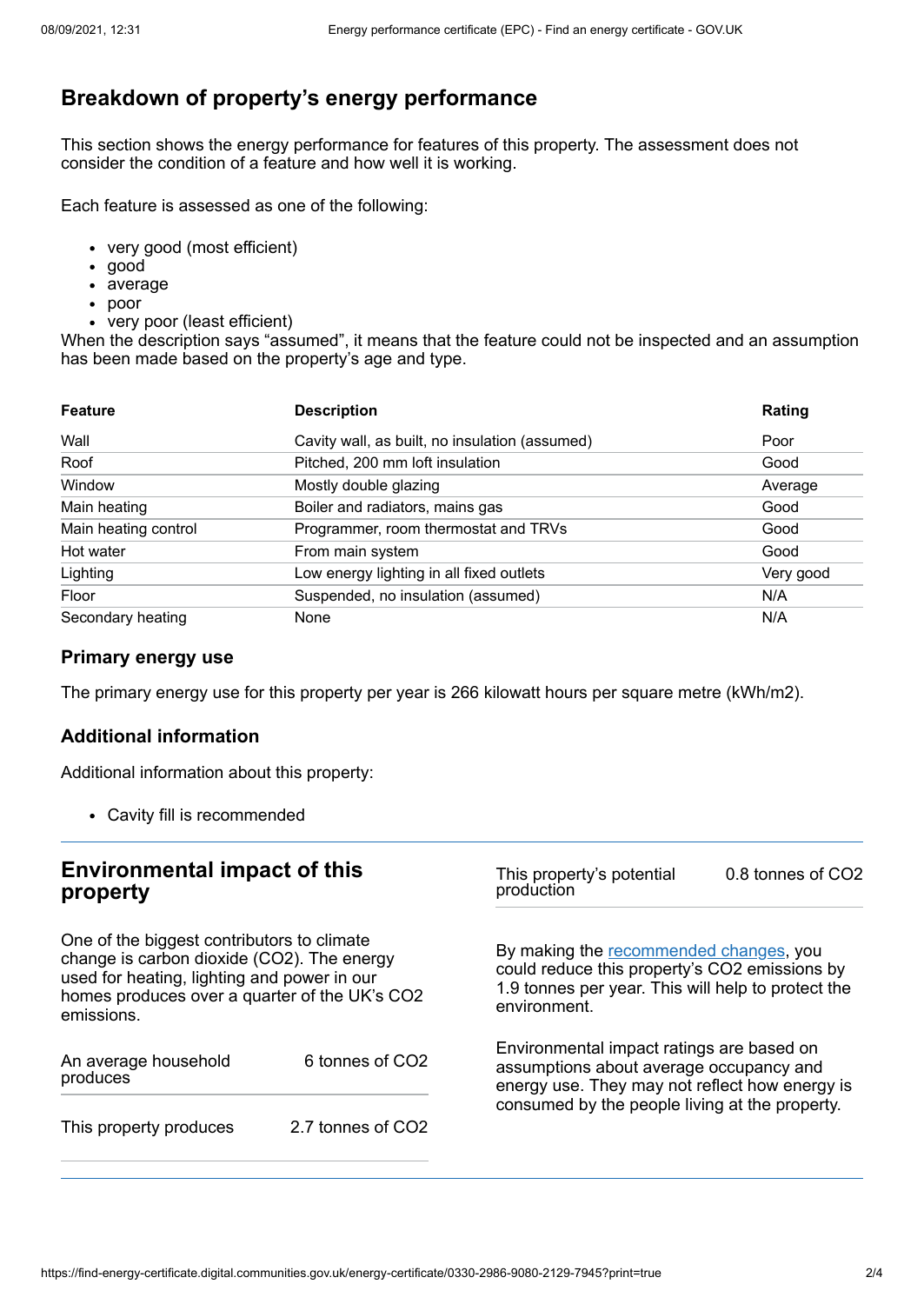# <span id="page-2-0"></span>**How to improve this property's energy performance**

Making any of the recommended changes will improve this property's energy efficiency.

If you make all of the recommended changes, this will improve the property's energy rating and score from D (63) to B (85).

| <b>Recommendation</b>                 | <b>Typical installation cost</b> | <b>Typical yearly saving</b> |
|---------------------------------------|----------------------------------|------------------------------|
| 1. Cavity wall insulation             | £500 - £1.500                    | £71                          |
| 2. Floor insulation (suspended floor) | £800 - £1.200                    | £50                          |
| 3. Solar water heating                | £4.000 - £6.000                  | £24                          |
| 4. Solar photovoltaic panels          | £3,500 - £5,500                  | £369                         |

#### **Paying for energy improvements**

Find energy grants and ways to save energy in your home. [\(https://www.gov.uk/improve-energy-efficiency\)](https://www.gov.uk/improve-energy-efficiency)

| <b>Estimated energy use and</b> |  |
|---------------------------------|--|
| potential savings               |  |

| Estimated yearly energy<br>cost for this property | £599 |
|---------------------------------------------------|------|
| Potential saving                                  | £144 |

The estimated cost shows how much the average household would spend in this property for heating, lighting and hot water. It is not based on how energy is used by the people living at the property.

The estimated saving is based on making all of the [recommendations](#page-2-0) in how to improve this property's energy performance.

For advice on how to reduce your energy bills visit Simple Energy Advice [\(https://www.simpleenergyadvice.org.uk/\)](https://www.simpleenergyadvice.org.uk/).

#### **Heating use in this property**

Heating a property usually makes up the majority of energy costs.

### **Estimated energy used to heat this property**

| Space heating | 8317 kWh per year |
|---------------|-------------------|
| Water heating | 1838 kWh per year |

### Potential energy savings by installing insulation

| <b>Type of insulation</b> | Amount of energy saved |
|---------------------------|------------------------|
|                           |                        |

**Cavity wall insulation** 1697 kWh per year

You might be able to receive Renewable Heat Incentive payments [\(https://www.gov.uk/domestic](https://www.gov.uk/domestic-renewable-heat-incentive)renewable-heat-incentive). This will help to reduce carbon emissions by replacing your existing heating system with one that generates renewable heat. The estimated energy required for space and water heating will form the basis of the payments.